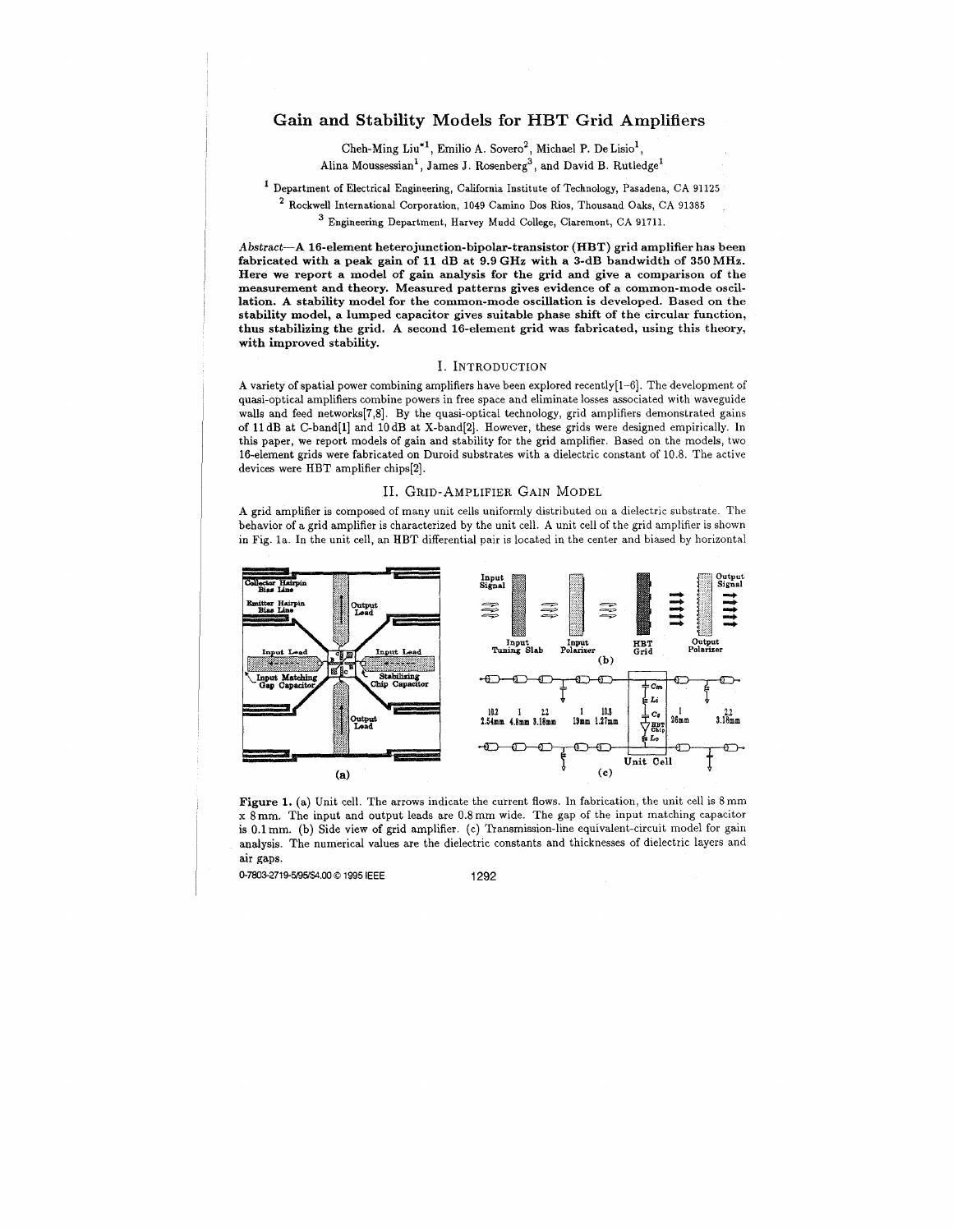

**Figure** *2.* (a) The hairpin bias line. Boundary conditions are imposed by grid symmetry. Unit cell is 8 mm x 8 mm. The line is 0.1 mm wide and the hairpin length is 3.1 mm. Resonant frequency is determined by hairpin length. (b) Reactance of hairpin bias line.

hairpin bias lines. The horizontally polarized input signal is received by the input leads, amplified, and reradiated through the vertical output lead with vertical polarization. Based on the analysis of the unit cell, a grid amplifier (Fig. lb) is represented by a transmission-line equivalent-circuit model (Fig. le). Dielectric layers and air gaps are represented by transmission lines. In the model, the upper sequence of transmission lines is horizontally polarized input. Similarly, the lower sequence of transmission linea is vertically polarized output. The unit cell links the input and output. The input polarizer acts **as** a capacitor for input and an inductor for output. The output polarizer acts **as** an inductor for input and a capacitor for output. In addition, there is a dielectric input tuning slab that is represented by a section of transmission line. For the unit cell, the input and output leads are represented by inductors,  $L_i$  and  $L_o$ . The input matching capacitor,  $C_m$ , is to match the inductive impedance of the input lead. The stabilizing capacitor, *C,,* improves the stability of the grid amplifier, and will be described in the following section.

The hairpin bias lines are designed to have high impedance at the design frequency (Fig. 2a). The length is about a quarter of wavelength for material with mean dielectric constant at design frequency. The structure was analyzed by Hewlett-Packard High-Frequency-Structure-Simulator (HFSS), and results are shown in Fig. 2b. The solid line shows the results of fitted parameters. For this structure, the resonant frequency is **7.2** GHz. By scaling the length, we could shift the resonant frequency close to the design frequency. In our grid, the hairpin length is 2.1 mm.

A 16-element HBT grid was fabricated on a Duroid substrate with dielectric constant 10.8 and the gain is measured in far-field measurement[2]. The maximum gain is 11 dB at  $9.9$  GHz and the 3-dB bandwidth is 350 MHz. **A** comparison of the measured and theoretical gains is shown in Fig. 3a.

#### 111. GRID-AMPLIFIER STABILITY MODEL

Without the stabilizing capacitor, the grid oscillates at 7.8 GHz **as** the bias current increases to 2 mA oscillation frequency shifts to **4.8** GHz. However, the oscillation is not sensitive to the substrate thickness and the polarizer positions. The greatest power density is in the plane of board and with polarization parallel to the plane. The azimuth oscillation pattern is shown in Fig. 3b. The significant peak on the emitter bias end characterizes the oscillation a common-mode source excited by vertically distributed currents, the collector currents. per **transistor If we ehort aut the input matching gap capacitors (Fig la) with bond wires, the** 

**A** model of the common-mode oscillation is shown in [Fig.](#page-2-0) **4.** The input and output leads are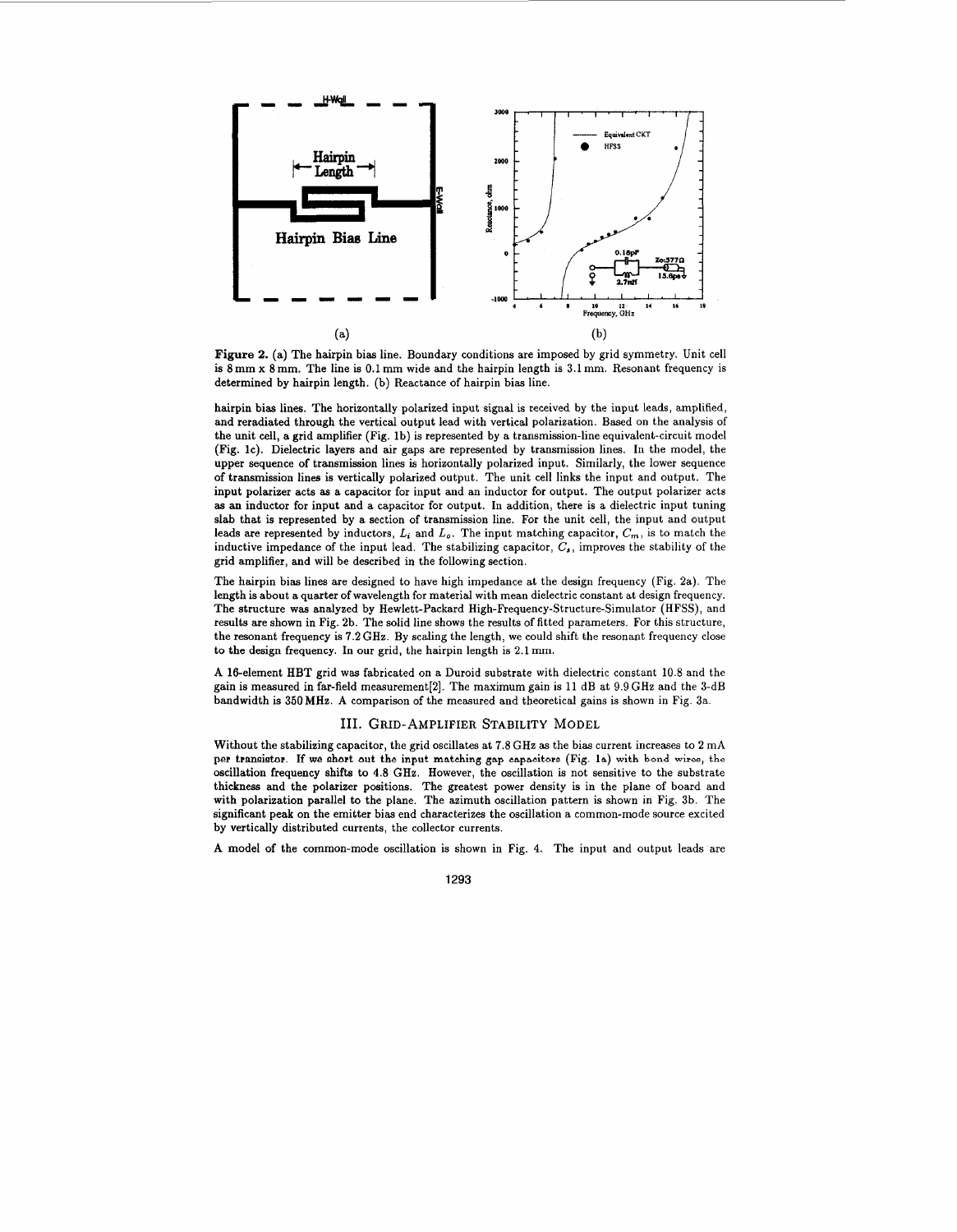<span id="page-2-0"></span>

Figure 3. (a) Gain of grid amplifier. The measured peak gain is 11 dB at 9.9 GHz. The simulated peak gain is 10 dB at 10 GHz. In simulation, the inductance of the input and output leads are 1.7 nH, derived from a method-of-moment calculation, and the input matching capacitor is **0.27** pF, derived from an HFSS simulation. (b) Azimuth oscillation patterns. Measured polarization is in the plane of board. The peak power in the plane of board is 6 dB higher than for the normal plane.

represented by transmission lines, rather than inductors in the gain model. Fig. 5a shows the plots of the circular function, which is the reflection coefficient of the circulator port[9]. In Martinez' theory, for small signal analysis, the circuit oscillates at the frequency where the magnitude of the circular function is larger than unity and the phase of the circular function is zero. The impedance of transmission line is chosen to give an oscillation frequency of the observed oscillation. To stabilize the grid, a lumped component, stabilizing capacitor, is added at the base of the HBT. This stabilizing capacitor offers a positive phase shift to the circular function. The circuit **is** now stable, with a phase margin of **23'** and a gain margin of **1.6** dB

To test this model, another grid was fabricated with the stabilizing capacitors. The plot of gain versus bias voltage is shown in Fig. 5b. No oscillation was observed. When biased above **17** volts, the grid became hot. In the measurement, the maximum gain is 8.5 dB at **17** volts and the bias current is 11 mA per transistor. This bias current is two times as high as the bias current of the previous grid. The stabilizing capacitor reduces the gain by **2.5** dB, but should give the grid high maximum output power.



**Figure 4.** (a) Quarter cell (b) Equivalent-circuit model for common-mode oscillation. Boundary conditions are imposed by grid symmetry and common-mode operation of BBT pair.

**1294**